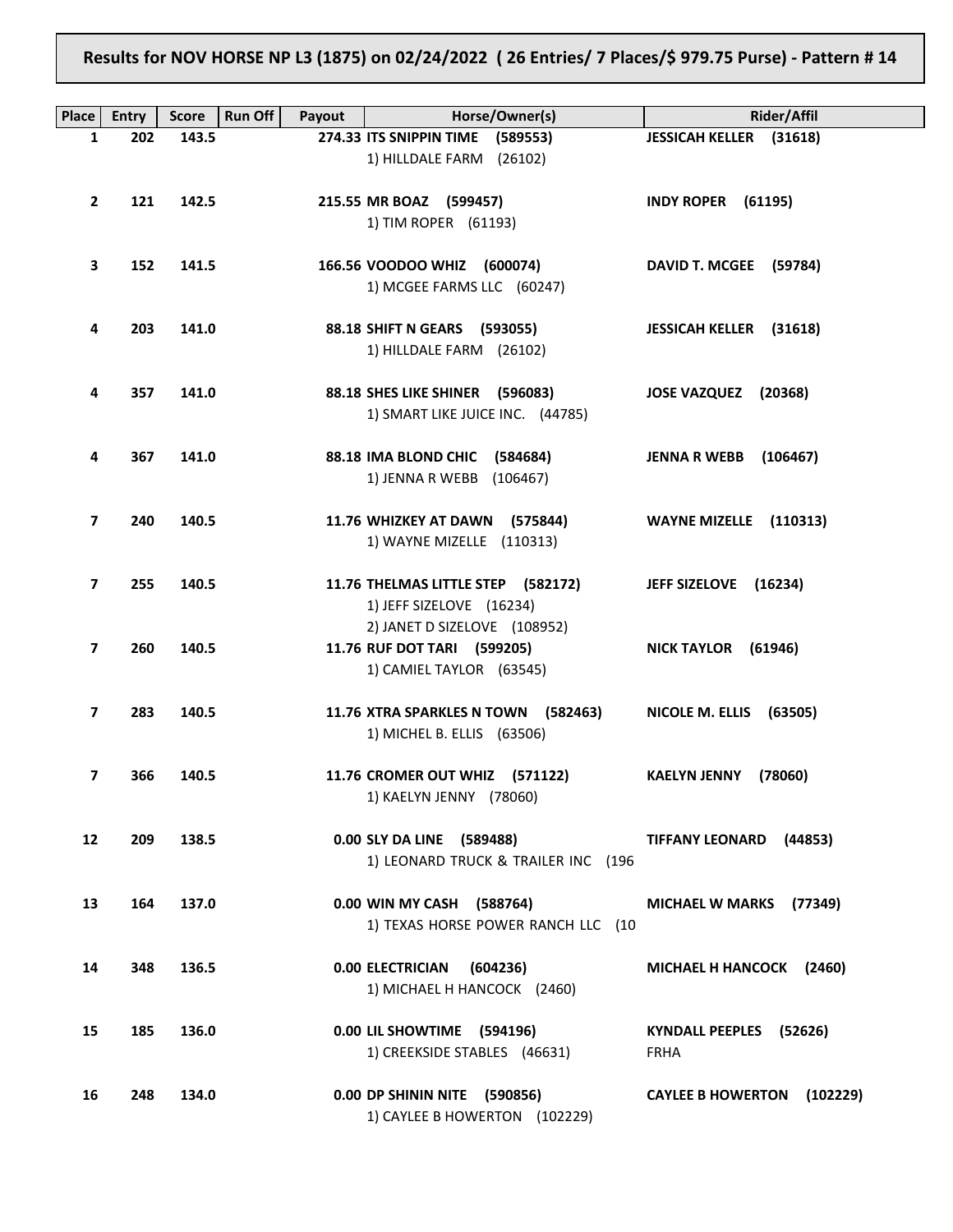| 17 | 191 | 133.5 | 0.00 THIS CHIC IS DREAMY (595407)<br>1) EMERSON I MADONIA (101700)        | <b>EMERSON I MADONIA</b><br>(101700)            |
|----|-----|-------|---------------------------------------------------------------------------|-------------------------------------------------|
| 18 | 218 | 130.5 | 0.00 JERSEY GUN NIC (595649)<br>1) LENDON B REEDER (102275)               | <b>LENDON B REEDER</b><br>(102275)              |
| 19 | 118 | 0.0   | 0.00 KACHINA OLENA TAG (579212)<br>1) KYLA J THURLOW (44943)              | <b>KYLA J THURLOW</b><br>(44943)<br><b>FRHA</b> |
| 19 | 180 | 0.0   | 0.00 MMB CHIC GUN RENDA (600710)<br>1) JENNA R WEBB (106467)              | <b>JENNA R WEBB</b><br>(106467)                 |
| 19 | 187 | 0.0   | 0.00 SIXTY SIX GENES (602221)<br>1) CREEKSIDE STABLES (46631)             | KYNDALL PEEPLES (52626)<br><b>FRHA</b>          |
| 19 | 213 | 0.0   | 0.00 RUFIN UP THE CHICS (598701)<br>1) KY LAKE TRAILER SALES INC (501045) | <b>TRISTAN BAGBY</b><br>(98969)                 |
| 19 | 257 | 0.0   | 0.00 MORE US CODE (590301)<br>1) NELSON SHERTZER (100254)                 | <b>NELSON SHERTZER</b><br>(100254)              |
| 19 | 276 | 0.0   | 0.00 BE AECH BEAU (583728)<br>1) ABIGAIL GRACE EHRINGER (92709)           | <b>ABIGAIL GRACE EHRINGER</b><br>(92709)        |
| 19 | 285 | 0.0   | <b>0.00 HEY BATTER BATTER</b><br>(593562)<br>1) MCGEE FARMS LLC (60247)   | <b>DAVID T. MCGEE</b><br>(59784)                |
| 19 | 289 | 0.0   | 0.00 SILVER GUN VOODOO<br>(600078)<br>1) MCGEE FARMS LLC (60247)          | <b>DAVID T. MCGEE</b><br>(59784)                |

**Show Secretary: \_\_\_\_\_\_\_\_\_\_\_\_\_\_\_\_\_\_\_\_\_\_\_\_\_\_\_\_\_\_\_\_\_\_**